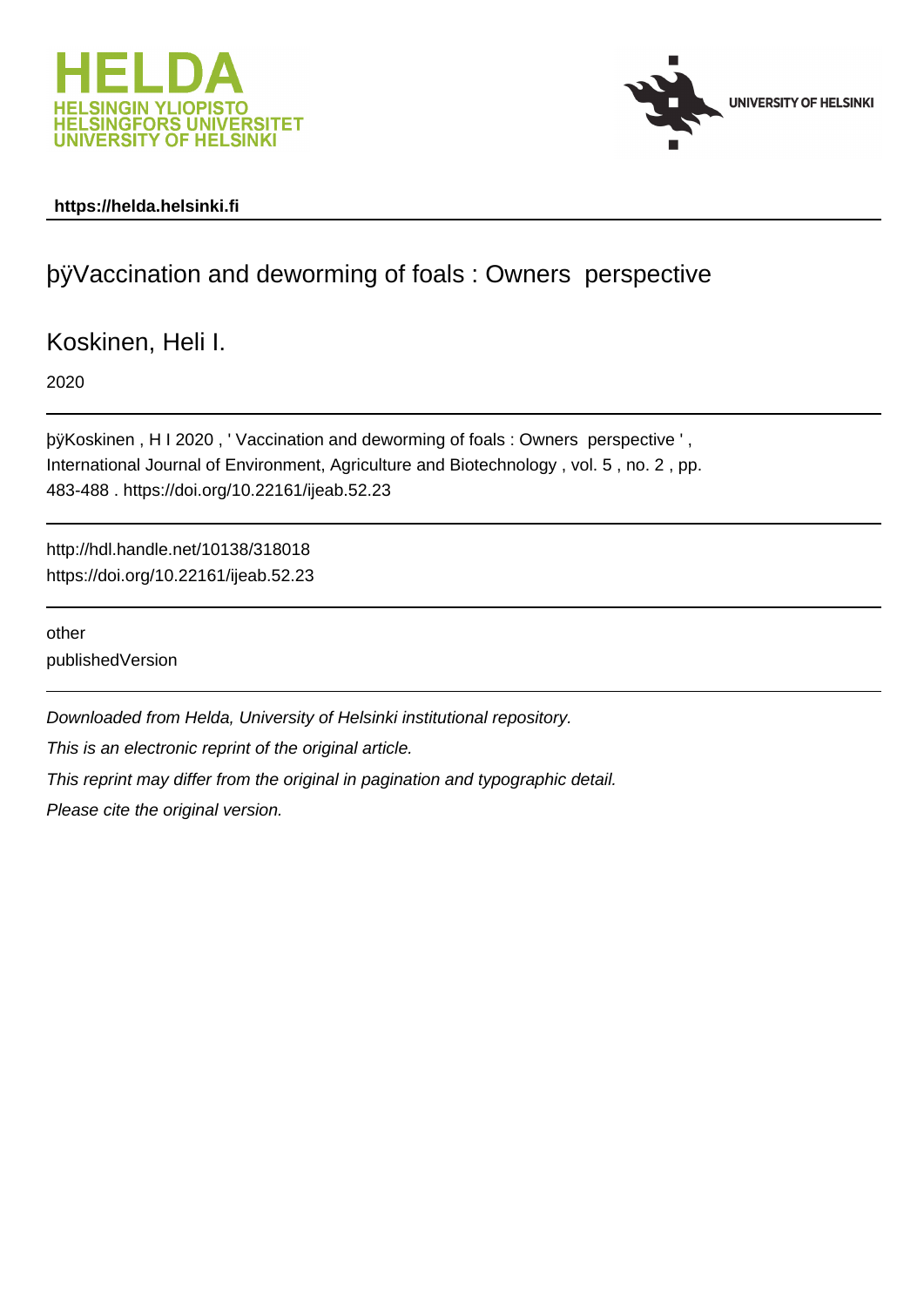# **Vaccination and deworming of foals: Owners' perspective**

### Heli I. Koskinen

University of Helsinki, Finland

*Abstract— Foals are susceptible to many infectious diseases and they should be treated and protected differently compared to adult horses. Objectives of this study were to investigate vaccination and deworming practices of foal owners in Finland. The questionnaire study was executed. Foal owners (n = 236) gave a response and 217 of them told that they vaccinate their foals against equine influenza and tetanus (combination vaccine) (88 %) and herpes (12 %), but not against rabies (1,8 %). About 8 % did not vaccinated their foal at all and a risk of being non-vaccinated was regionally distributed (p<0,05). Among foal owners deworming (99,2 %) preferred over vaccination (92 %). Foals were dewormed by taking regular fecal samples first (76%), but also routine treatments without samples were favored (22 %). Differences between foals of this study and horse population in general (horses of all ages) need to take seriously when conclusions are drawn. Different recommendations come from different veterinarians should be taken under further research.*

*Keywords— equine influenza; deworming; foal; survey; vaccination.*

#### **I. INTRODUCTION**

Foals are especially susceptible to many infectious diseases. During their first weeks or months of life they encounter infectious agents such as *Rhodococcus equi*, rota virus and *E. coli* which are rare or less threatening among adult mature horses. Therefore, protection of the foal against specific infectious diseases that it is likely to encounter during the first few months of life, as its own immune system matures, relies heavily on postnatal absorption of specific antibodies and perhaps other factors that the dam has concentrated in colostrum during late gestation (Wilson et al., 2014). In general, vaccination of foals under six months of age is not recommended because maternal antibodies have been shown to exert a profound inhibitory effect on the immune response of foals to antigens, including those contained in vaccines. Foals less than six months of age consistently failed to mount serologic responses to inactivated influenza vaccines (van Maanen et al., 1992; Cullinane et al., 2001; Wilson et al., 2010) and cattle vaccines (Ryan & Giguére, 2010). In contrast, young horses can show increased cytotoxic cellular immune responses by modified-live herpes vaccines despite the presence of maternal antibodies (Ellis et al., 1997), and especially when 3-dose series with a multivalent vaccine are administered (Davis et al., 2015)

Most foals develop permanent immunity against *Strongyloides* not until by five or six months of age (Nielsen et al., 2014). On the other hand, it was found among thoroughbred foals that Strongyle counts increase and ascarid counts peak at 4,5 -5 months of age (Bellaw et al., 2016). Thus, in addition to external infectious diseases foals are threatened by internal parasites. Foal owners should comply deworming instructions recommended by their own veterinarian. As a result from one study among foals, the use of combination therapy of ivermectinpyrantel against small strongyles and *parascaris* has been recommended (Luksovsky et al., 2013). Various drugs and drug combinations have been used among foals in Finland (Näreaho et al., 2011) and because of observed increase in anthelmintic resistance among horse population worldwide, it is recommended by Finnish veterinary practitioners that the efficacy of anthelmintic should be tested by taking fecal samples before and after the grazing season (Recommendation of Finnish Veterinary Practitioners, 2019; Horse Information Centre of Finland, 2019). Among foals, test results influence on only the choice of the anthelmintic and foals need to deworm in any case, regardless of the test results.

A consensus on current best deworming practice should achieve because there are many insufficient measures to reduce the development and spreading of anthelmintic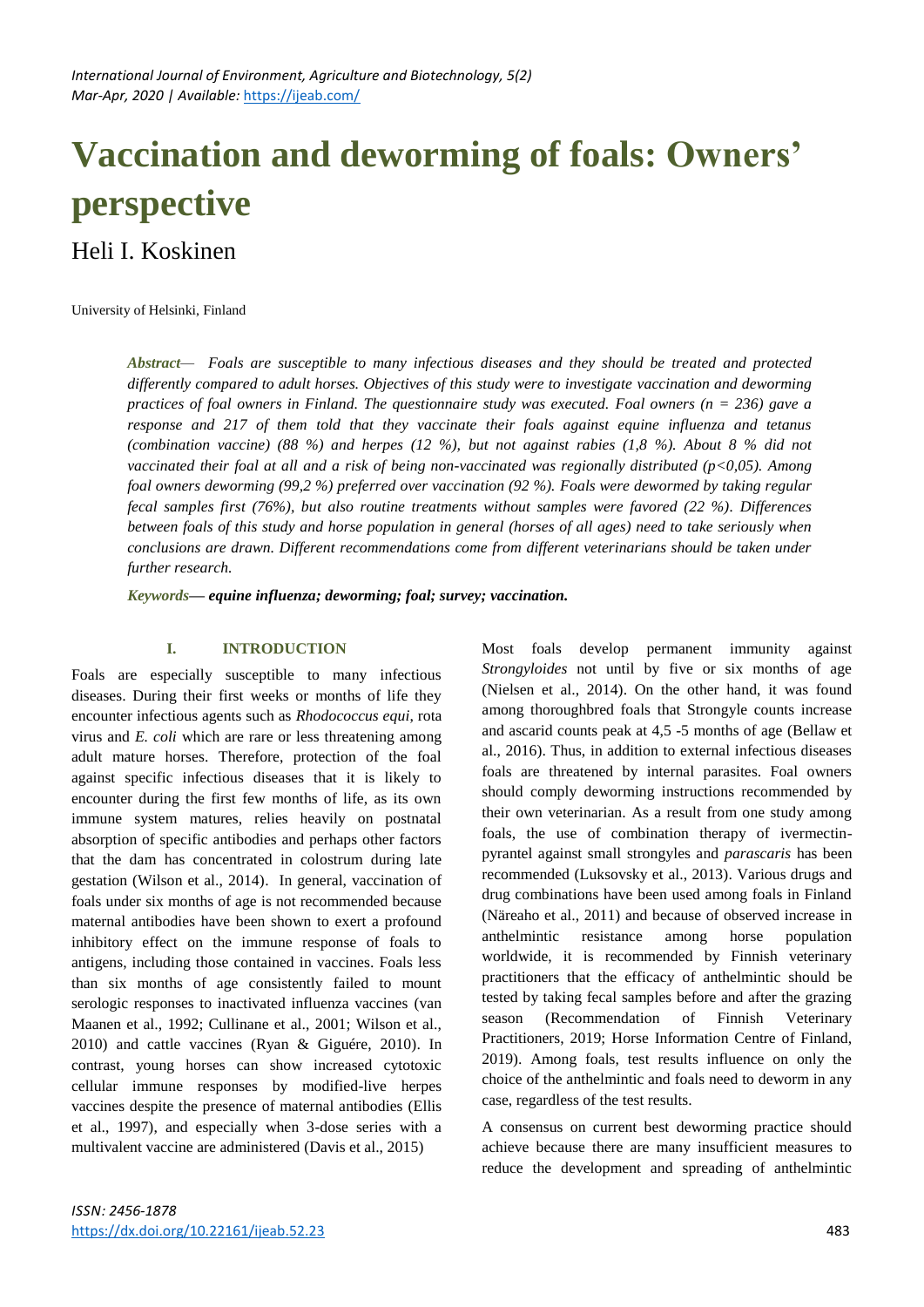resistance (Rendle et al., 2019). In Denmark, certain groups of horses such as foals, horses less than three years of age, pregnant mares and horses with clinical signs of parasitic diseases are treated with anthelmintics by 95 % of veterinarians without prior fecal analysis (Nielsen et al., 2006). Also horse owners' practices should be improved. Study from Italy shows that 85 % of horse owners do not ask for prior fecal examination and horses are routinely (94 %) and massively (61 %) dewormed (Papini et al., 2015). Similarly, Swedish horse owners told that only 1 % of them perform fecal egg counts on a regular basis (Lind et al., 2007). In Thoroughbred trainers in England not always based their choice of anthelmintic on veterinary advice (Earle et al., 2002) and in England, Scotland, Wales and Ireland many owners do not follow parasite recommendations available (Lloyd et al., 2000; Stratford et al., 2014; Elghryani et al., 2019). In contrast in Germany, both regular deworming management and selective anthelmintic therapy with less deworming times per year have been introduced (Simoneit et al., 2018).

In Finland it is estimated in one study that 85-95 % of horses are vaccinated at least against equine influenza (Koskinen, 2014a). However, foals below the recommended vaccination age in Finland (from five to seven months) were well represented in this survey and nothing is known about the vaccination of all foals (under 12 months of age). Risk factors for parasitic infections such as pasture hygiene and hygiene routines of housing (Aromaa et al., 2018), and farm size and frequency of horse movements (Hautala et al., 2019) have been revealed in Finnish conditions, but the internationally comparable study of deworming practices is neglected. The objective of this study is to investigate vaccination and deworming practices of foal owners in Finland. The goals are to complete previous vaccination study (Koskinen, 2014a) by the second questionnaire and to add worm control information for Finnish authorities.

#### **II. MATERIALS AND METHODS**

#### *Questionnaire*

Questionnaire of this study was based on previous survey among Finnish horse owners (Koskinen, 2014a) with some modifications. Questions were the responsibility of the author and a layout of current questionnaire was designed with collaboration of research center Kantar TNS (former Gallup of Finland). As background data geographical location of a foal home stable (Southern, Northern, Eastern, Western part of Finland or a foreign country), breed of a foal (thoroughbred, half-breed, warmblooded/trotter horse, Finnish horse, pony or other), a

number of foals per an owner and a number of horses in foal's home stable (under of over 10) were included. A basic questionnaire was based on both vaccination and deworming questions (Table 1) with recent recommendations given by Finnish Food Authority (Finnish Food Authority, 2019), Finnish Veterinary Practitioners (2019) and Horse Information Centre of Finland (2019). In the introduction section of the questionnaire owners were invited to take foal's passport close to their eyes before starting the survey because all of vaccination entries can be found in this passport.

*Table 1 Survey questions*

At what age I have vaccinated/will vaccinate my foal (several alternatives possible)

How many times I will vaccinate/have vaccinated my foal (several alternatives possible)

I will vaccinate/have vaccinated my foal against a) equine influenza (Equilis prequenza, Equip F, Duvaxyn IE Plus, ProteqFlu), b) against tetanus (Equilis, Tetanus), c) both against equine influenza and tetanus (Equip FT, ProteqFlu TE, Duvaxyn IE-T Plus, Equilis prequenza TE), d) against herpes rhinopneumonitis (Duvaxyn EHV 1,4, Equilis resequin, Equip EHV 1,4), e) against rabies (Rabdomun, Rabisin) (several alternatives possible)

I will vaccinate/have vaccinated my foal according to this recommendation

I will vaccinate/have vaccinated my foal according to the recommendations of the Finnish Trotting and Breeding Association (trotters in competitions)

I will vaccinate/have vaccinated my foal according to the recommendations of the Equestrian Federation of Finland (riding horses in competitions)

I will vaccinate/have vaccinated my foal according to the other recommendation

I do not vaccinate my foal

At what age I have dewormed/will deworm my foal (several alternatives possible)

How many times I have dewormed/will deworm my foal (several alternatives possible)

I will deworm/have dewormed my foal according to these recommendations, or one of them

I will deworm/have dewormed my foal according to the other recommendation (e.g. by using the old way in which all horses in stable will have been treated routinely)

I do not deworm my foal according this recommendation/these recommendations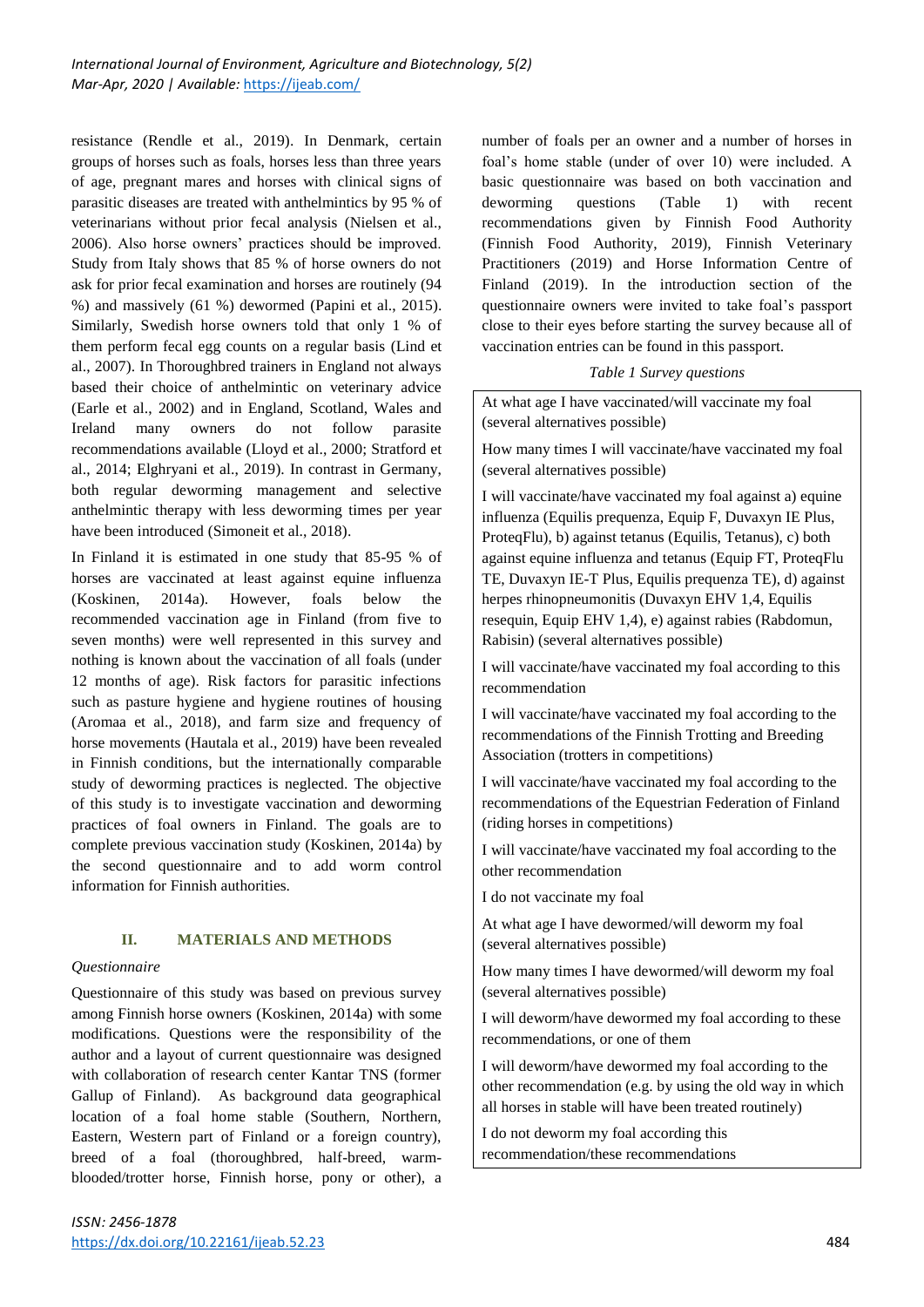#### *Questionnaire distribution*

In Finland, all foals must be registered in the Finnish Trotting and Breeding Association (Suomen Hippos) as soon as possible and within six months after birth. Firstly, announcement of birth must be submitted and secondly, identification process must be promoted. Thus, Suomen Hippos has a register of personal data such as contact details of foal owners, and before a distribution of the questionnaire, an agreement of transfer and utilization of personal data was to be obtained between Suomen Hippos and Kantar TNS.

This study was focused on foals, which meant horses under 12 months of age. In 2018, 2942 foals were born in Finland (The Finnish Trotting and Breeding Association (2019). For this survey, all foals born in 2019 were included. After the contract between Suomen Hippos and Kantar TNS had been concluded it was a duty of Kantar TNS to send phone messages or e-mails to foal owners and two reminder messages to those with no response. In total, invitations were sent to 1799 phone numbers. The survey was conducted in December 2019, at a time when vaccination of first foals of spring 2019 has begun (among six or seven months of age). The survey was coded and launched in early December before Christmas and respondents were given two weeks to reply.

#### *Data analysis*

Based on preliminary variable frequency tables with only a few observations in some background categories, such as a location (Northern part of Finland and a foreign country) and a breed (thoroughbred), these categories were modified. New categories of geographical location (Southern, Eastern and Western part of Finland or other location) and a breed (half-breed, warm-blooded/trotter horse, Finnish horse, pony or other) were established. For further statistical data analysis, SPSS statistics for Windows, version 25.0 (IBM Corp, Armonk, NY) was used. Vaccination and parasite control questions, classified into their own categories, were kept separated in logistic regression analysis. In this analysis, only first foal from each owner (if there were several foals) was included and odds ratios (OR) with lower and upper 95 % confidence intervals (CI) were calculated. This removal of second and following foals was due to an attempt to ensure that the foals had different owners and therefore, were independent of each other. The probability of being no vaccinated between categories of the explanatory variable was analyzed and as a result, one-variable regression model was achieved.

#### **III. RESULTS**

Overall, 236 responses were received. The number of foals among these owners varied between one to 16, being on average of 1,6 foals per owner (74 % had only one foal). All breeds were found albeit Finnish horses (35 %), warmblooded/trotter horses (29 %) and half-breeds (20 %) were best represented. The foals were mainly located in Western Finland (39 %) in small (under 10 horses) stables (66 %) and they were almost all vaccinated and dewormed. Only two of these foals (0,8 %) were left without anthelmintic treatment and 19 (8 %) were not vaccinated.

Because only two foals left without anthelmintic treatment, the probability of being no dewormed between categories of the explanatory variable could not be calculated. Instead, related to vaccinations it was found that in Eastern Finland there was fivefold increased risk of being without vaccines compared to reference category Southern Finland  $(OR = 5,37, p<0,05), 95 % CI (1, 07, 27,08). All half-$ breed foals were vaccinated (100 %). Although the vaccine coverage left under 100 percent among other breeds, there were no significant  $(p<0,05)$  differences between breeds (p=0,052 between warm-blooded/trotter horses and Finnish horses).

Foal owners were unanimous in the importance of certain vaccines. Equine influenza vaccine with tetanus vaccine (combination vaccine) was given to foals with high level of coverage (192/217, 88 %). Surprisingly, also herpes virus vaccine was favored (27/217, 12 %). On the other hand, rabies vaccine was almost totally ignored (4/217, 1,8 %) and 14 (6,5 %) of the owners did not know or could not say their opinion. The majority of foals were vaccinated at six months of age (125/217, 58 %) and at a time of the survey the foals had received 1-3 vaccinations  $(92 + 78 + 41/217)$ , 97 %). The majority of the owners complied with the recommendation of Finnish Food Authority (131/217, 60 %) when they vaccinate their foals. In addition, the recommendations of the Equestrian Federation of Finland and recommendations of the Finnish Trotting and Breeding Association were followed (49/217, 23 % and 33/217, 15 % respectively).

The majority of foal owners complied with deworming recommendations in which fecal sampling was included (177/234, 76 %). The old way with routine treatments or other recommendation were also supported (52/234, 22 %). At a time of the survey the foals had received at least one anthelmintic treatment (19/234, 8 %), but most commonly, three treatments (98/234, 42 %). Majority of the foal owners gave the first anthelmintic treatment at two months of age (166/234, 71 %), but also a practice with four or six months of age was observed (148/234, 63 % and 149/234, 64 %, respectively).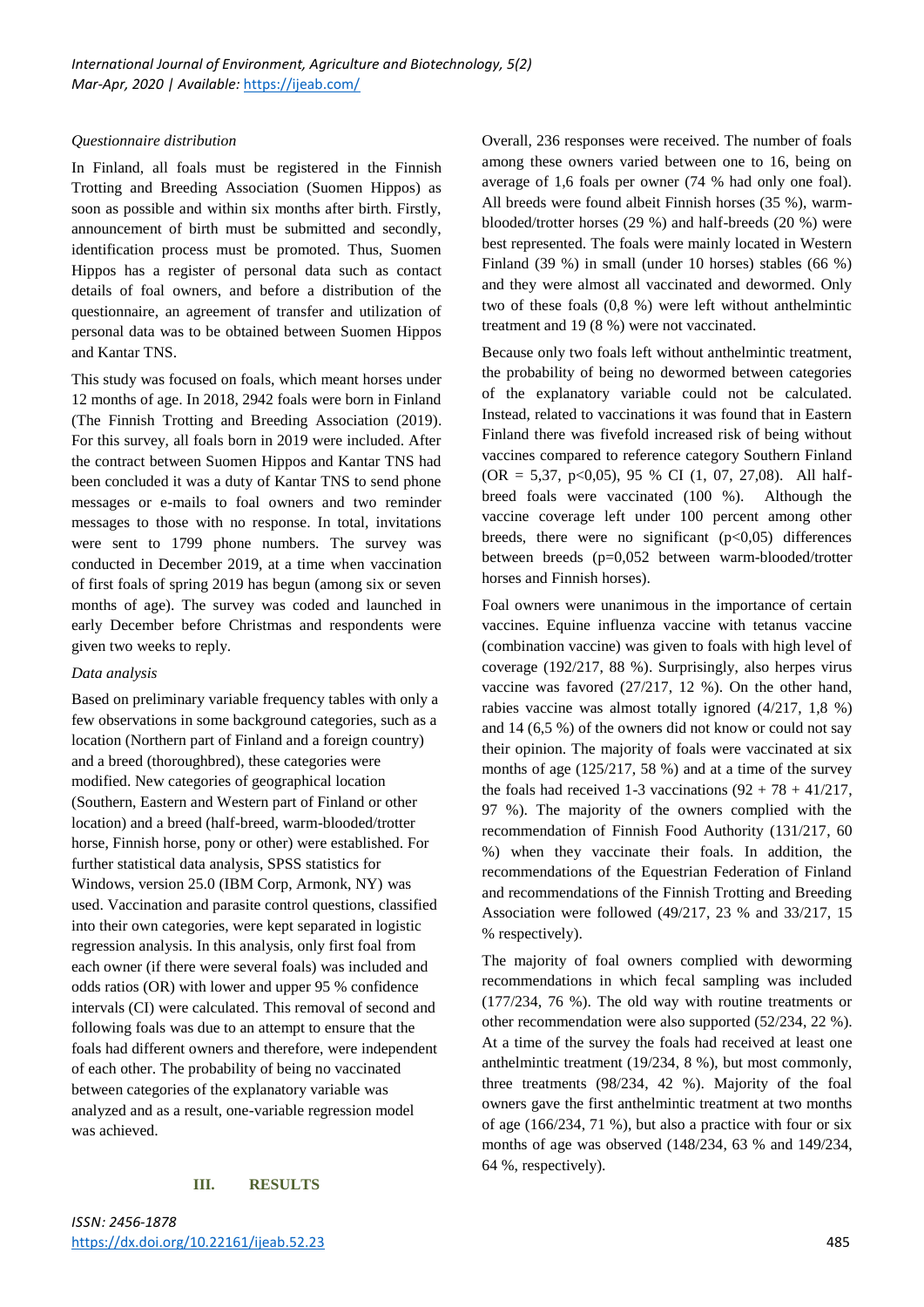Below one  $(< 1)$  OR estimates were seen when values between deworming recommendations and an old routine anthelmintic treatment was calculated. They were not statistically significant (OR =  $0.4$ , p=0,063 in Eastern Finland compared to reference category Southern Finland) and thus, an increased risk of using old routine treatment cannot be demonstrated. Respectively, with no significant analysis result ( $p=0.083$ ), non-vaccination of a foal cannot be explained by non-deworming of a foal or vice versa, although a high OR estimate (12) between them was revealed.

#### **IV. DISCUSSION AND CONCLUSIONS**

The foals of this study are for the most part vaccinated and dewormed (92 % and 99,2 %, respectively). The majority of the owners complied with recommendations regarding current vaccination and deworming practices. However, these respondents are these foal and horse owners who see the importance of vaccination and fecal sampling before anthelmintic treatment. They also know how to answer (the correct answers from the researcher's perspective). On the other hand, they may not have experiences with vaccine side effects regarding their own equine; an important reason for non-vaccination of horses in previous studies (Koskinen, 2014a; Goyen et al., 2017) or they might have thought that despite the side effects vaccination is necessary for a good life of a foal. In Finland, it has been found that 85-95 % of horses of all ages are vaccinated depending on the number of horses per an owner (Koskinen, 2014a), so it can be estimated that the percentage shown here (92 %) is on the same line.

Survey results (92 %) were based on calculations in which only first foal from each owner (if there were several foals) was included. Estimation of 92 % is comparable to the highest vaccination level (95 % coverage score) among those horses, which owners have only one horse (Koskinen, 2014a) and the results that handling of more than three horses per week is a risk factor for nonvaccination (Goyen et al., 2017). Vaccination may become a cost issue when the number of horses increases. In addition to the owners' concerns about vaccine safety and effectiveness, in the list of reasons for non-vaccination costs are emphasized (Manyweathers et al., 2017).

Deworming responses among foal or horse owners has never before been collected in Finland and thus, it is difficult to say whether the high coverage of anthelmintic treatments in the current study can be generalized to the whole horse population. In addition, foals should be treated differently than mature horses. However, due to increasing resistance, also observed in Finland (Näreaho et al., 2011; Hautala et al., 2019), it is worrying that almost a quarter of the foal owners use anthelmintic against parasites without sampling and without a worry of increasing resistance. Based on the results of this study, the foal owners could be expected to be much more critical in using vaccines than in using anthelmintics. Perhaps the owners have not been sufficiently informed on reduced efficiency of anthelmintic medication and adverse effects of anthelmintic products.

Foal owners in Eastern Finland left more likely their foals unvaccinated compared to foal owners in Southern Finland. There are also long distances between horse stables in Eastern Finland (and lower horse density), compared to stables in Southern Finland and thus, fewer contacts between horses come from different venues. In one previous Finnish study (Koskinen, 2014b) differences between vaccinations (or vaccination markings) were found when geographical factors (Southern vs. Northern) were taken seriously so the difference between regions is not surprising. In this study, regional differences in use of anthelmintics (yes or no) could not be calculated, but in the next study, the prevalence of different worms in different regions should be compared to the use of anthelmintics and to the different instructions that veterinarians give to their customers. The prevalence of tapeworm infections in Finland, for example and the importance of tapeworms and deworming against tapeworms in horse population in general stimulates discussion from time to time. Some veterinarians believe that horses are not affected with tapeworms at all because the infection prevalence of tapeworms is low. It would be interesting to know, how opinions of veterinarians differ between different regions.

As a conclusion, by vaccination protocols of foal owners a herd immunity is induced. Secondly, a trend towards a more responsible anthelmintic use approach can be seen. The situations is not the same as in the early 2000s when many owners do not comply with medication recommendations (Lloyd et al., 2000; Earle et al., 2002) or a practice of veterinarians to give anthelmintics to large group of horses without prior fecal analysis (Nielsen et al., 2006). Most Finnish foal owners do not favor routine and massive anthelmintic control practice, still common in Italy in 2015 (Papini et al., 2015), but are closer to Scottish and German practice with fecal egg count analysis, reduced treatment frequency and selective anthelmintic therapy (Stratford et al., 2014; Simoneit et al., 2018). It may be due to increased knowledge of anthelmintic resistance or cultural change in the use of medicines in general.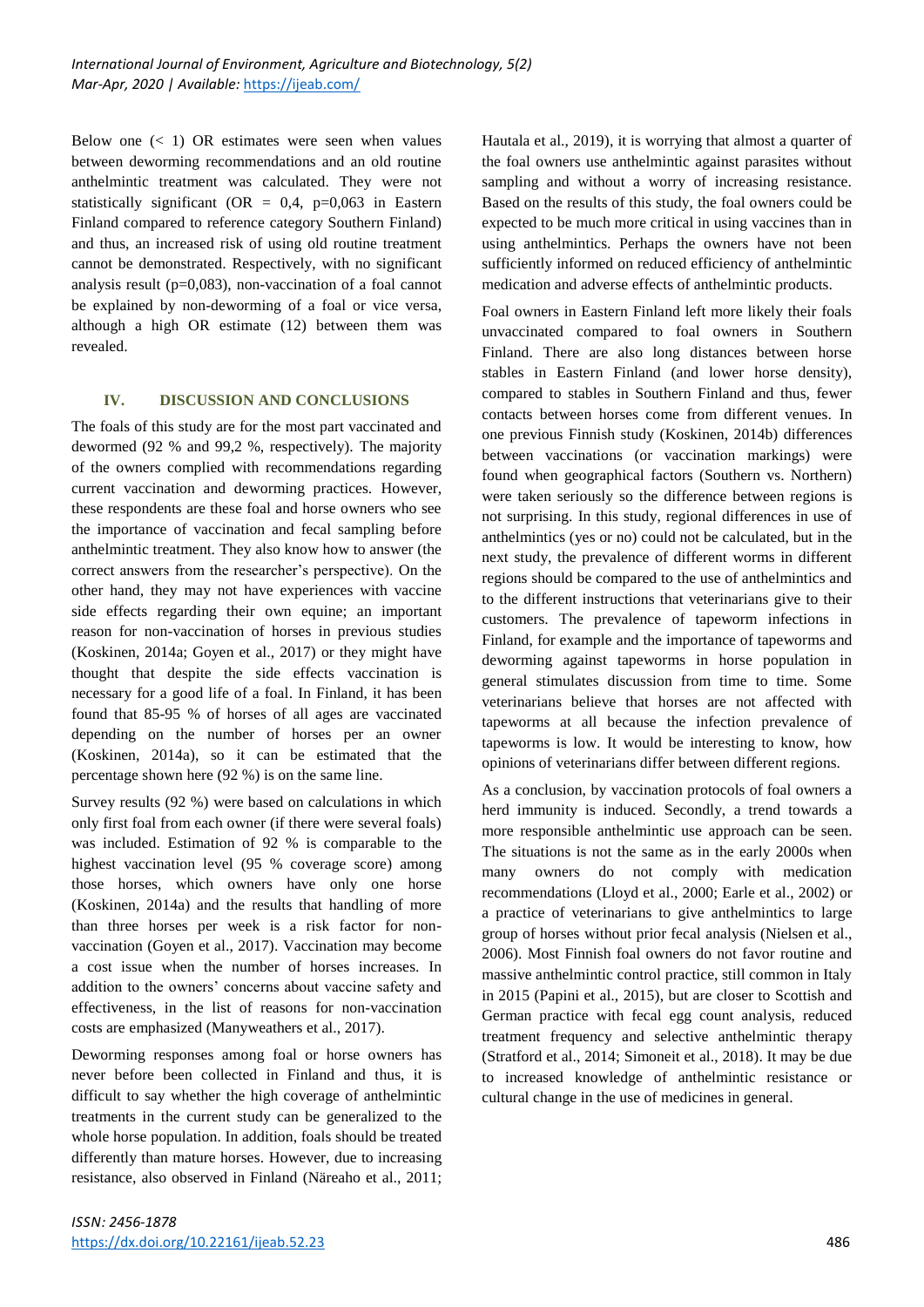#### **ACKNOWLEDGEMENTS**

The Author thanks the Finnish Trotting and Breeding Association, and all the individuals who participated in this survey. She has no declared no conflict of interests. She has no source of funding.

#### **CONFLICT OF INTERESTS**

The Author has no conflict of interests.

This research did not receive any specific grant from funding agencies in the public, commercial, or not-forprofit sectors.

#### **REFERENCES**

- [1] Aromaa, M., Hautala, K., Oksanen, A., Sukura, A., Näreaho, A. 2018. Parasite infections and their risk factors in foals and young horses in Finland. Vet. Parasitol. Reg. Stud. Reports. 12, 35-38.
- [2] Bellaw, J.L., Pagan, J., Cadell, S., Phethean, E., Donecker, J.M, Nielsen, M.K. 2016. Objective evaluation of two deworming regimens in young thoroughbreds using parasitological and performance parameters. Vet. Parasitol. 221, 69-75.
- [3] Cullinane, A., Weld, J., Osborne, M., Nelly, M., Mcbride, C., Walsh, C. 2001. Field studies on equine influenza vaccination regimes in thoroughbred foals and yearlings. Vet. J. 161, 174-185.
- [4] Davis, E.G., Bello, N.M., Bryan, A.J., Hankins, K., Wilkerson, M. 2015. Characterisation of immune responses in healthy foals when a multivalent vaccine protocol was initiated at age 90 or 180 days. Equine Vet J.47, 667-674.
- [5] Earle, C.G., Kington, H.A., Coles, G.C. 2002. Helminth control used by trainers of thoroughbreds in England. Vet. Rec. 150, 405-408.
- [6] Elghryani, N., Duggan, V., Relf, V., de Vaal, T. 2019. Questionnaire survey on helminth control practices in horse farms in Ireland. Parasitol. 146, 873-882.
- [7] Ellis, J.A., Steeves, E., Wright, A.K., Bogdan, J.R., Davis, W.C., Kanara, E.W, et al. 1997. Cell-mediated cytolysis of equine herpesvirus-infected cells by leukocytes from young vaccinated horses. Vet. Immunol. Immunopathol. 57, 201- 214.
- [8] Finnish Food Authority. [https://www.ruokavirasto.fi/yritykset/elainlaakarit/palvelut](https://www.ruokavirasto.fi/yritykset/elainlaakarit/palvelut-elainlaakareille/rokoteneuvonta/elainlajikohtaiset-rokotteet-ja-rokotussuosituksia/hevosrokotteet/)[elainlaakareille/rokoteneuvonta/elainlajikohtaiset-rokotteet](https://www.ruokavirasto.fi/yritykset/elainlaakarit/palvelut-elainlaakareille/rokoteneuvonta/elainlajikohtaiset-rokotteet-ja-rokotussuosituksia/hevosrokotteet/)[ja-rokotussuosituksia/hevosrokotteet/](https://www.ruokavirasto.fi/yritykset/elainlaakarit/palvelut-elainlaakareille/rokoteneuvonta/elainlajikohtaiset-rokotteet-ja-rokotussuosituksia/hevosrokotteet/) Accessed 1 December 2019.
- [9] The Finnish Trotting and Breeding Association (Suomen Hippos). [http://www.hippos.fi/files/24634/Hevostalous\\_lukuina\\_201](http://www.hippos.fi/files/24634/Hevostalous_lukuina_2018.pdf%20Accessed%2024%20November%202019) [8.pdf Accessed 24 November 2019](http://www.hippos.fi/files/24634/Hevostalous_lukuina_2018.pdf%20Accessed%2024%20November%202019)
- [10] Goyen, K.A., Wright, J.D., Cunneen, A., Henning, J. 2017. Playing with fire – What is influencing horse owners' decisions to not vaccinate their horses against deadly

Hendra virus infection? PLoS One 12: e0180062. doi: [10.1371/journal.pone.0180062](https://dx.doi.org/10.1371%2Fjournal.pone.0180062)

- [11] Hautala, K., Näreaho, A., Kauppinen, O., Nielsen, M.K., Sukura, A., Rajala-Schultz, P.J. 2019. Risk factors for equine intestinal parasite infections and reduced efficacy of pyrantel embonate against Parascaris sp. Vet. Parasitol. 273, 52-59.
- [12] Horse Information Centre of Finland. Manual of horse owner http://www.hevoseni.fi/madotussuositukset Accessed 23 November 2019.
- [13] Koskinen, H.I. 2014a. A survey of horse owners' compliance with the Finnish vaccination program. J. Equine. Vet. Sci. 34, 1114-1117.
- [14] Koskinen, H.I. 2014b.Vaccination statistics and reality: how many horses are really vaccinated against equine influenza? J. Agr. Sci. Techn. A. 4, 443-448.
- [15] Lind, E.O., Rautalinko, E., Uggla, A., Waller, P.J., Morrison, D.A., Höglund, J. 2007. Parasite control practices on Swedish horse farms. Acta. Vet. Scand. 49, 25.
- [16] Lloyd, S., Smith, J., Connan, R.M., Hatcher, M.A., Hedges, T.R., Humphrey, D.J. et al. 2000. Parasite control methods used by horse owners: factors, predisposing to the development of anthelmintic resistance in nematodes. Vet. Rec.146, 487-492.
- [17] Luksovsky, J., Craig, T.M., Bingham, G.M., Cyr, T., Forrest, D. 2013.Determining treatment to control two multidrug-resistant parasites on a Texas horse farm. J. Equine. Vet. Sci. 33, 115-119.
- [18] van Maanen, C., Bruin, G., de-Boer-Luijitze, E., Smolders, G., de Boer, G.F.1992. Interference of maternal antibodies with the immune response of foals after vaccination against equine influenza. Vet. Q. 14, 13-17.
- [19] Manyweathers, J., Field, H., Longnecker, N., Agho, K., Smith, C., Taylor, M. 2017. "Why won't they just vaccinate?" Horse owner risk perception and uptake of the Hendra virus vaccine. BMC. Vet. Res. 13, 103. <https://doi.org/10.1186/s12917-017-1006-7>
- [20] Nielsen, M.K., Monrad, J., Olsen, S.N. 2006. Prescriptiononly anthelmintics - A questionnaire survey of strategies for surveillance and control of equine strongyles in Denmark. Vet. Parasitol. 135, 47-55.
- [21] Nielsen, M.K., Reinemayer, C.R., Sellon, D.C. 2014. Nematodes, in: Sellon, D.C, Long M.T. (Eds.), Equine Infectious Diseases, Elsevier, pp. 475-489.
- [22] Näreaho, A., Vainio, K., Oksanen, A. 2011. Impaired efficacy of ivermectin against Parascaris equorum, and both ivermectin and pyrantel against strongyle infections in trotter foals in Finland. Vet. Parasitol. 182, 372-377.
- [23] Papini, R.A., Micol de Bernart, F., Sgorbini, M. A. 2015. Questionnaire Survey on Intestinal Worm Control Practices in Horses in Italy. J. Equine. Vet. Sci.35, 70-75.
- [24] Recommendation of Finnish Veterinary Practitioners. [http://www.sep.fi/.](http://www.sep.fi/) Accessed 23 November 2019.
- [25] Rendle, D., Austin, C., Bowen, M., Cameron, I., Furtado, T., Hodgkinson, J., et al. 2019. Equine de-worming: a consensus on current best practice. UK-Vet. Equine. 3. <https://doi.org/10.12968/ukve.2019.3.S.3>